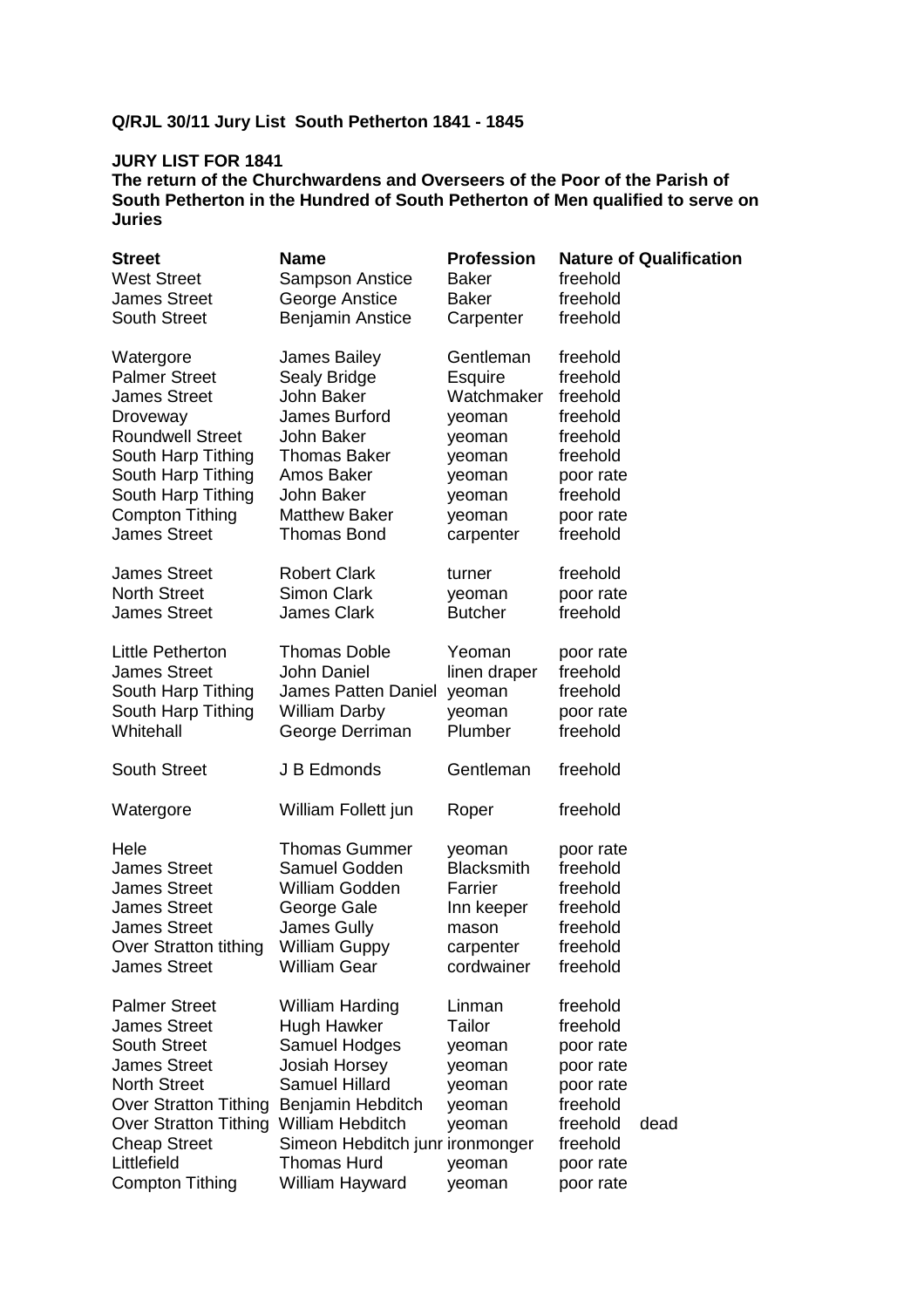| <b>Cheap Street</b><br><b>Cheap Street</b><br>Yeabridge<br>Moore Farm<br>Moore | <b>William Hebditch</b><br>John Hebditch<br>John Holland<br>John Hebditch<br>John Hearn | yeoman<br>yeoman<br>yeoman<br>yeoman<br>yeoman | freehold<br>freehold<br>freehold<br>freehold<br>freehold<br>too old |
|--------------------------------------------------------------------------------|-----------------------------------------------------------------------------------------|------------------------------------------------|---------------------------------------------------------------------|
| <b>Palmer Street</b>                                                           | David Jeanes                                                                            | mason                                          | freehold                                                            |
| <b>Roundwell Street</b>                                                        | Robert Lyddon                                                                           | Gentleman                                      | freehold                                                            |
| <b>Palmer Street</b>                                                           | John Lavor                                                                              | yeoman                                         | Freehold                                                            |
| <b>Compton Tithing</b>                                                         | <b>Amos Monkton</b>                                                                     | labourer                                       | freehold                                                            |
| <b>Compton Tithing</b>                                                         | John Male                                                                               | carpenter                                      | freehold                                                            |
| <b>Compton Tithing</b>                                                         | <b>William Nevil</b>                                                                    | yeoman                                         | poor rate                                                           |
| <b>James Street</b>                                                            | George Perratt                                                                          | currier                                        | freehold                                                            |
| Joiler's Mills                                                                 | Peter C Patten                                                                          | <b>Miller</b>                                  | poor rate                                                           |
| <b>James Street</b>                                                            | <b>John Pearse</b>                                                                      | Inn keeper                                     | freehold                                                            |
| South Harp Tithing                                                             | J Weston Peters                                                                         | <b>Esquire</b>                                 | freehold                                                            |
| South Harp Tithing                                                             | <b>C Peters Parsons</b>                                                                 | yeoman                                         | poor rate                                                           |
| <b>Compton Tithing</b>                                                         | <b>Burchell Peren</b>                                                                   | <b>Esquire</b>                                 | freehold                                                            |
| <b>Compton Tithing</b>                                                         | W Burchell Peren                                                                        | Gentleman                                      | freehold                                                            |
| <b>James Street</b>                                                            | <b>Samuel Robins</b>                                                                    | baker                                          | freehold                                                            |
| <b>Palmer Street</b>                                                           | <b>John Read</b>                                                                        | yeoman                                         | poor rate                                                           |
| <b>Brook</b>                                                                   | <b>James Robins</b>                                                                     | baker                                          | freehold                                                            |
| <b>James Street</b>                                                            | <b>Robert Stower</b>                                                                    | carpenter                                      | freehold too old                                                    |
| Pitway                                                                         | <b>Gerrard Sampson</b>                                                                  | baker                                          | freehold                                                            |
| South Harp Tithing                                                             | John Staple                                                                             | <b>Esquire</b>                                 | freehold                                                            |
| <b>Over Stratton Tithing</b>                                                   | <b>Job Scott</b>                                                                        | yeoman                                         | freehold                                                            |
| <b>Hele Farm</b>                                                               | Aaron Tutchen                                                                           | yeoman                                         | poor rate                                                           |
| South Harp Tithing                                                             | Joseph Terrell                                                                          | yeoman                                         | poor rate                                                           |
| Yeabridge                                                                      | <b>Thomas Terrell</b>                                                                   | yeoman                                         | freehold                                                            |
| <b>Palmer Street</b>                                                           | Joseph Vaux                                                                             | yeoman                                         | freehold                                                            |
| Over Stratton Tithing Robert Vile                                              |                                                                                         | yeoman                                         | freehold                                                            |

John Weston Peters Aaron Tutchen Robert Vile Josiah Horsey - overseers

# **JURY LIST FOR 1842**

| <b>Street</b>      | <b>Name</b>     | Profession | <b>Nature of Qualification</b> |
|--------------------|-----------------|------------|--------------------------------|
| <b>West Street</b> | Sampson Anstice | Baker      | freehold                       |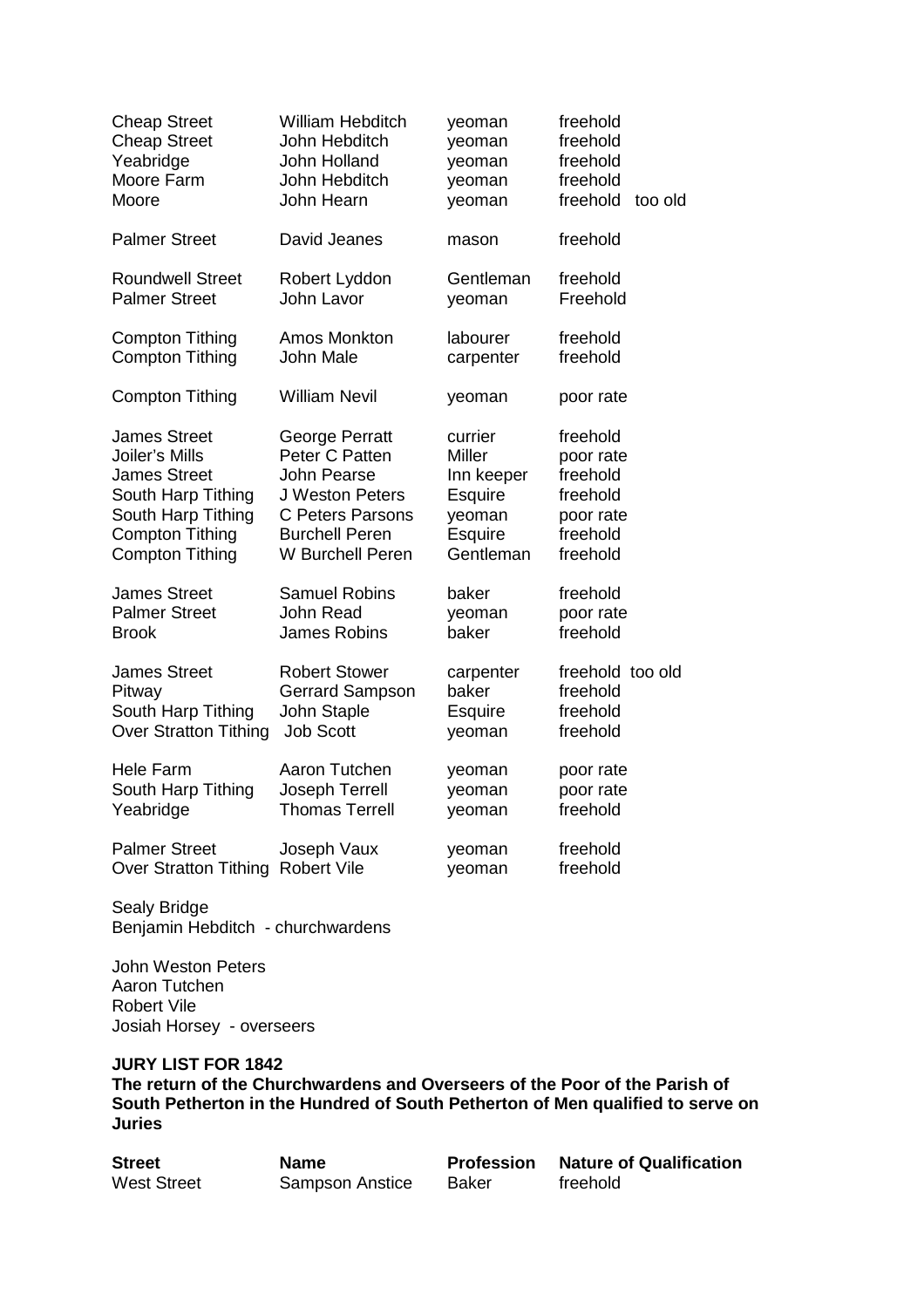| <b>James Street</b>                                                                                                                                                                                                                                                          | George Anstice                                                                                                                                                                                                                                                                                | <b>Baker</b>                                                                                                         | freehold                                                                                                                                                                          |
|------------------------------------------------------------------------------------------------------------------------------------------------------------------------------------------------------------------------------------------------------------------------------|-----------------------------------------------------------------------------------------------------------------------------------------------------------------------------------------------------------------------------------------------------------------------------------------------|----------------------------------------------------------------------------------------------------------------------|-----------------------------------------------------------------------------------------------------------------------------------------------------------------------------------|
| <b>Palmer Street</b><br>Watergore<br><b>James Street</b><br>Droveway<br><b>Roundwell Street</b><br>South Harp Tithing<br>South Harp Tithing<br>South Harp Tithing<br><b>Compton Tithing</b><br><b>James Street</b>                                                           | Sealy Bridge<br>James Bailey<br>John Baker<br>James Burford<br>John Baker<br><b>Thomas Baker</b><br>Amos Baker<br>John Baker<br><b>Matthew Baker</b><br><b>Thomas Bond</b>                                                                                                                    | <b>Esquire</b><br>Gentleman<br>Watchmaker<br>yeoman<br>yeoman<br>yeoman<br>yeoman<br>yeoman<br>yeoman<br>carpenter   | freehold<br>freehold<br>freehold<br>freehold<br>freehold<br>freehold<br>poor rate<br>freehold<br>poor rate<br>freehold                                                            |
| <b>James Street</b><br><b>North Street</b><br><b>James Street</b>                                                                                                                                                                                                            | <b>Robert Clark</b><br><b>Simon Clark</b><br><b>James Clark</b>                                                                                                                                                                                                                               | turner<br>yeoman<br><b>Butcher</b>                                                                                   | freehold<br>poor rate<br>freehold                                                                                                                                                 |
| Little Petherton<br><b>James Street</b><br>South Harp Tithing<br>South Harp Tithing                                                                                                                                                                                          | <b>Thomas Doble</b><br>John Daniel<br><b>James Patten Daniel</b><br><b>William Darby</b>                                                                                                                                                                                                      | Yeoman<br>linen draper<br>yeoman<br>yeoman                                                                           | poor rate<br>freehold<br>freehold<br>poor rate                                                                                                                                    |
| <b>South Street</b>                                                                                                                                                                                                                                                          | J B Edmonds                                                                                                                                                                                                                                                                                   | Gentleman                                                                                                            | freehold                                                                                                                                                                          |
| Watergore                                                                                                                                                                                                                                                                    | William Follett jun                                                                                                                                                                                                                                                                           | Roper                                                                                                                | freehold                                                                                                                                                                          |
| Hele<br><b>James Street</b><br><b>James Street</b><br><b>James Street</b><br><b>James Street</b><br><b>Stratton tithing William Guppy</b><br>Pitway                                                                                                                          | Thomas Gummer jun yeoman<br>Samuel Godden<br>William Godden<br>James Gully<br>George Gale<br><b>James Gould</b>                                                                                                                                                                               | <b>Blacksmith</b><br>Farrier<br>mason<br>Inn keeper<br>carpenter<br>mason                                            | poor rate<br>freehold<br>freehold<br>freehold<br>freehold<br>freehold<br>freehold                                                                                                 |
| <b>Palmer Street</b><br><b>James Street</b><br><b>South Street</b><br><b>North Street</b><br><b>Stratton Tithing</b><br><b>Cheap Street</b><br><b>Compton Tithing</b><br><b>Cheap Street</b><br>Yeabridge<br>Moore Farm<br>Moore<br>South Harp Tithing<br>South Harp Tithing | <b>William Harding</b><br><b>Hugh Hawker</b><br>Samuel Hodges<br><b>Samuel Hillard</b><br>Benjamin Hebditch<br>Simeon Hebditch junr ironmonger<br>William Hayward<br><b>William Hebditch</b><br>John Holland<br>John Hebditch<br>John Hearn<br>Josiah Hebditch jun<br><b>Richard Hebditch</b> | Linman<br>Tailor<br>yeoman<br>yeoman<br>yeoman<br>yeoman<br>yeoman<br>yeoman<br>yeoman<br>yeoman<br>yeoman<br>yeoman | freehold<br>freehold<br>poor rate 60 years<br>poor rate<br>freehold<br>poor rate<br>poor rate<br>poor rate<br>freehold<br>freehold<br>freehold 66 years<br>poor rate<br>poor rate |
| <b>Palmer Street</b>                                                                                                                                                                                                                                                         | David Jeanes                                                                                                                                                                                                                                                                                  | mason                                                                                                                | freehold                                                                                                                                                                          |
| <b>Roundwell Street</b><br><b>James Street</b><br><b>Palmer Street</b>                                                                                                                                                                                                       | Robert Lyddon<br>John Leekey<br>John Lavor                                                                                                                                                                                                                                                    | Gentleman<br>Gentleman<br>yeoman                                                                                     | freehold<br>freehold<br>freehold                                                                                                                                                  |
| <b>Compton Tithing</b>                                                                                                                                                                                                                                                       | Amos Monkton                                                                                                                                                                                                                                                                                  | labourer                                                                                                             | freehold                                                                                                                                                                          |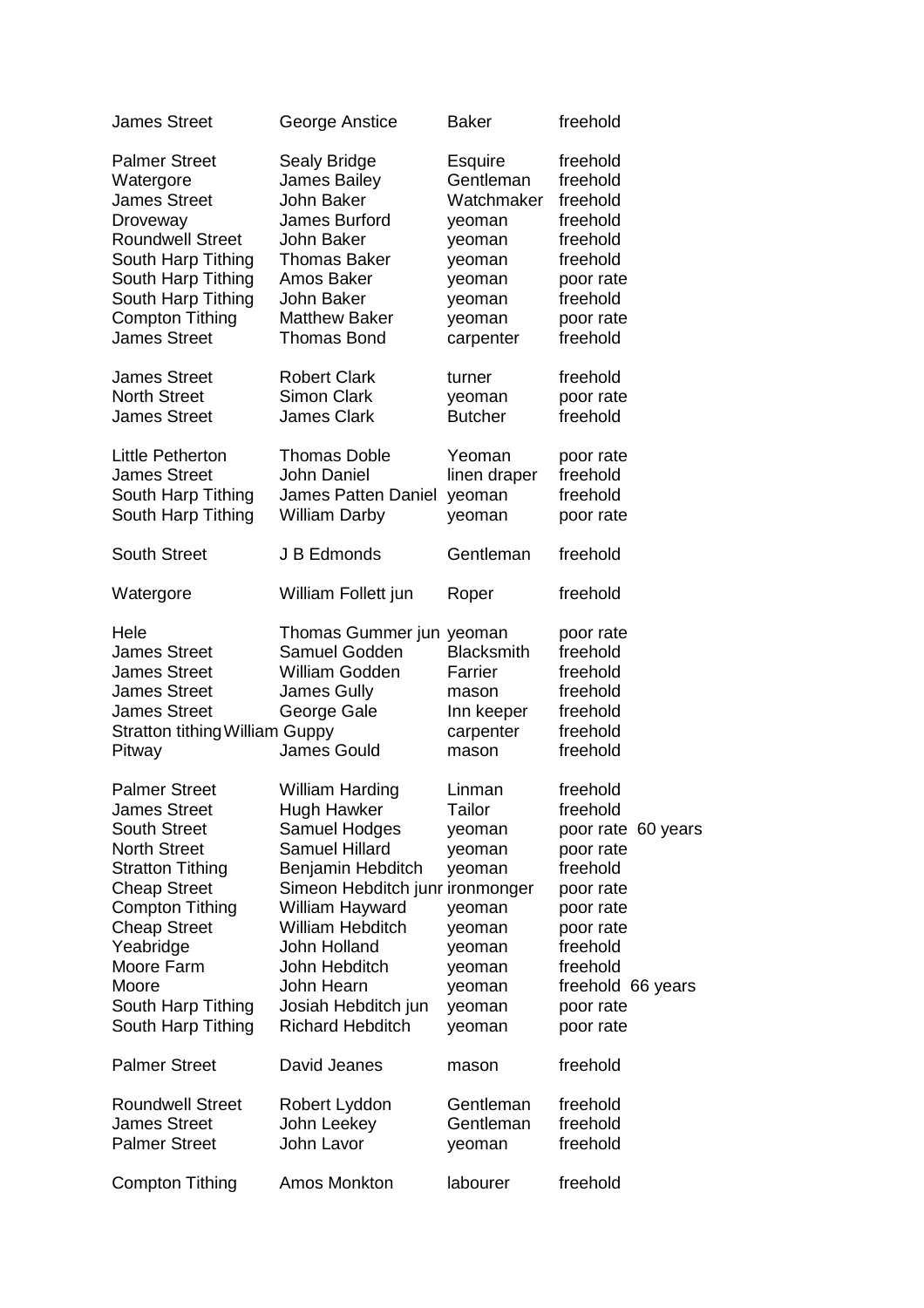| <b>Compton Tithing</b>                                                                                                                | John Male                                                                                                                         | carpenter                                                      | freehold                                                               |
|---------------------------------------------------------------------------------------------------------------------------------------|-----------------------------------------------------------------------------------------------------------------------------------|----------------------------------------------------------------|------------------------------------------------------------------------|
| <b>Compton Tithing</b>                                                                                                                | <b>William Nevil</b>                                                                                                              | yeoman                                                         | poor rate                                                              |
| Joiler's Mills<br><b>James Street</b><br>South Harp Tithing<br>South Harp Tithing<br><b>Compton Tithing</b><br><b>Compton Tithing</b> | Peter C Patten<br>John Pearce<br>John Weston Peters<br>Charles Peters Parsons yeoman<br><b>Burchell Peren</b><br>W Burchell Peren | Miller<br>Inn keeper<br><b>Esquire</b><br>Esquire<br>Gentleman | poor rate<br>freehold<br>freehold<br>poor rate<br>freehold<br>freehold |
| <b>Palmer Street</b>                                                                                                                  | John Read                                                                                                                         | yeoman                                                         | poor rate                                                              |
| <b>Brook</b>                                                                                                                          | <b>James Robins</b>                                                                                                               | baker                                                          | freehold                                                               |
| <b>James Street</b>                                                                                                                   | <b>Robert Stower</b>                                                                                                              | carpenter                                                      | freehold 60 years                                                      |
| Pitway                                                                                                                                | <b>Gerrard Sampson</b>                                                                                                            | baker                                                          | freehold                                                               |
| South Harp Tithing                                                                                                                    | John Staple                                                                                                                       | Esquire                                                        | freehold                                                               |
| <b>South Street</b>                                                                                                                   | <b>Edmond Scott</b>                                                                                                               | yeoman                                                         | freehold                                                               |
| <b>Stratton Tithing</b>                                                                                                               | <b>Job Scott</b>                                                                                                                  | yeoman                                                         | freehold                                                               |
| <b>Compton Tithing</b>                                                                                                                | <b>William Scott</b>                                                                                                              | yeoman                                                         | poor rate                                                              |
| Hele Farm                                                                                                                             | Aaron Tutchen                                                                                                                     | yeoman                                                         | poor rate                                                              |
| South Harp Tithing                                                                                                                    | Joseph Terrell                                                                                                                    | yeoman                                                         | poor rate                                                              |
| Yeabridge                                                                                                                             | <b>Thomas Terrell</b>                                                                                                             | yeoman                                                         | freehold 60 years                                                      |
| <b>Stratton Tithing</b>                                                                                                               | <b>Robert Vile</b>                                                                                                                | yeoman                                                         | freehold                                                               |
| <b>Stratton Tithing</b>                                                                                                               | <b>Samuel Vile</b>                                                                                                                | yeoman                                                         | freehold                                                               |
| <b>North Street</b>                                                                                                                   | John White                                                                                                                        | yeoman                                                         | freehold                                                               |

John B Edmonds Robert Lyddon Burchell Peren William Darby John Horsey - overseers

#### **JURY LIST FOR 1843**

| <b>Street</b>        | <b>Name</b>            | <b>Profession</b> | <b>Nature of Qualification</b> |
|----------------------|------------------------|-------------------|--------------------------------|
| <b>West Street</b>   | <b>Sampson Anstice</b> | <b>Baker</b>      | freehold                       |
| <b>James Street</b>  | George Anstice         | <b>Baker</b>      | freehold                       |
| <b>Palmer Street</b> | Sealy Bridge           | Esquire           | freehold                       |
| <b>James Street</b>  | John Baker             | Watchmaker        | freehold                       |
| Droveway             | James Burford          | yeoman            | freehold                       |
| <b>James Street</b>  | George Burford         | blacksmith        | freehold                       |
| South Harp           | <b>Thomas Baker</b>    | veoman            | freehold                       |
| South Harp           | Amos Baker             | yeoman            | poor rate                      |
| South Harp           | John Baker             | yeoman            | freehold                       |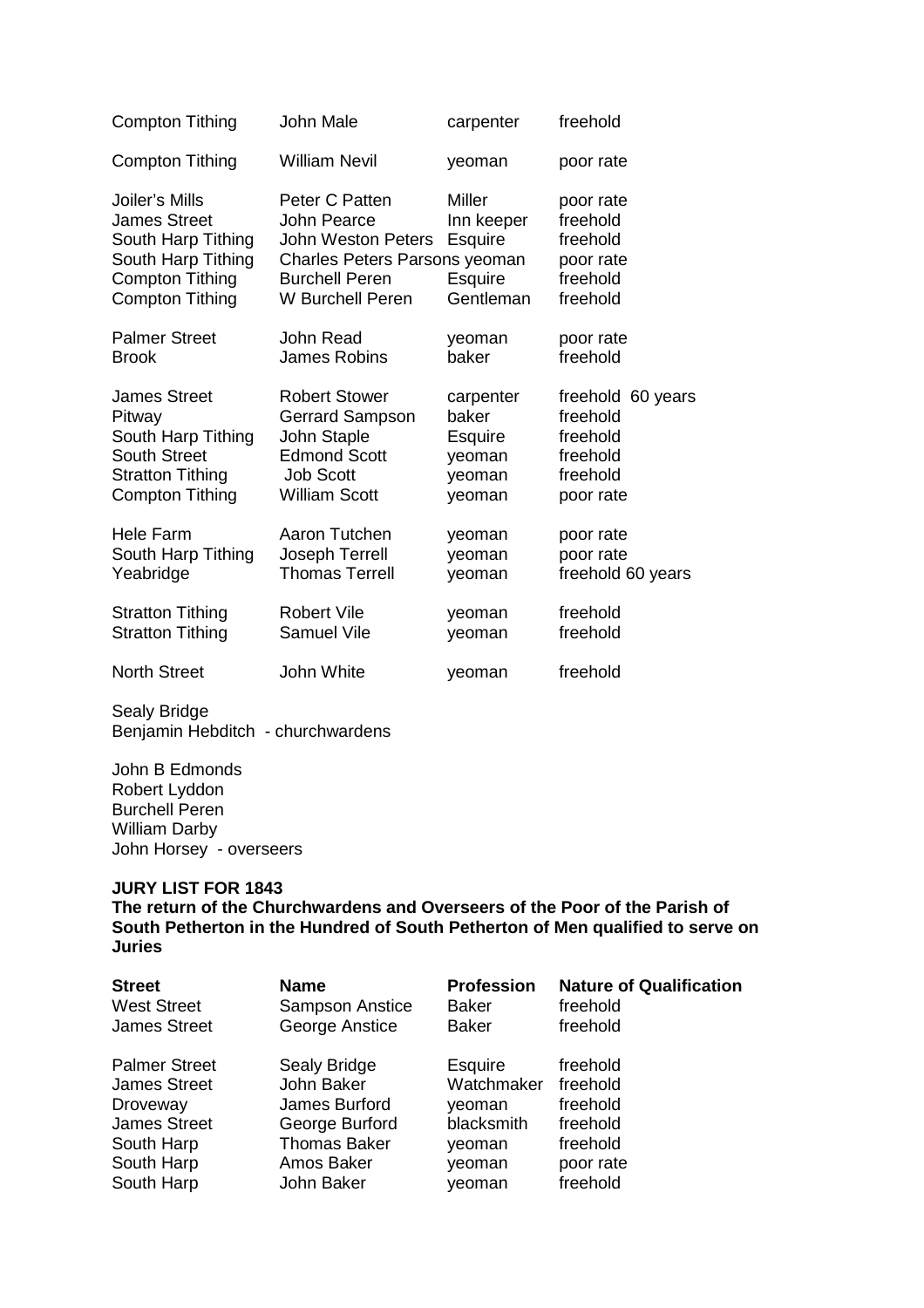| Compton                                                                                                                                                                                                                          | <b>Matthew Baker</b>                                                                                                                                                                                                                                                             | yeoman                                                                                                     | poor rate                                                                                                                                           |
|----------------------------------------------------------------------------------------------------------------------------------------------------------------------------------------------------------------------------------|----------------------------------------------------------------------------------------------------------------------------------------------------------------------------------------------------------------------------------------------------------------------------------|------------------------------------------------------------------------------------------------------------|-----------------------------------------------------------------------------------------------------------------------------------------------------|
| Compton                                                                                                                                                                                                                          | <b>James Baker</b>                                                                                                                                                                                                                                                               | yeoman                                                                                                     | freehold                                                                                                                                            |
| <b>James Street</b>                                                                                                                                                                                                              | <b>Thomas Bond</b>                                                                                                                                                                                                                                                               | carpenter                                                                                                  | freehold                                                                                                                                            |
| James Street                                                                                                                                                                                                                     | <b>Robert Clark</b>                                                                                                                                                                                                                                                              | turner                                                                                                     | freehold                                                                                                                                            |
| <b>Paradise Place</b>                                                                                                                                                                                                            | <b>Simon Clark</b>                                                                                                                                                                                                                                                               | yeoman                                                                                                     | freehold                                                                                                                                            |
| <b>James Street</b>                                                                                                                                                                                                              | <b>James Clark</b>                                                                                                                                                                                                                                                               | <b>Butcher</b>                                                                                             | freehold                                                                                                                                            |
| Little Petherton                                                                                                                                                                                                                 | <b>Thomas Doble</b>                                                                                                                                                                                                                                                              | Yeoman                                                                                                     | freehold                                                                                                                                            |
| South Harp                                                                                                                                                                                                                       | <b>James Patten Daniel</b>                                                                                                                                                                                                                                                       | yeoman                                                                                                     | poor rate                                                                                                                                           |
| <b>Stratton</b>                                                                                                                                                                                                                  | <b>William Darby</b>                                                                                                                                                                                                                                                             | yeoman                                                                                                     | poor rate                                                                                                                                           |
| <b>South Street</b>                                                                                                                                                                                                              | John Baker Edmonds Gentleman                                                                                                                                                                                                                                                     |                                                                                                            | freehold                                                                                                                                            |
| Watergore                                                                                                                                                                                                                        | William Follett jun                                                                                                                                                                                                                                                              | Roper                                                                                                      | freehold                                                                                                                                            |
| Yeabridge                                                                                                                                                                                                                        | John Filday                                                                                                                                                                                                                                                                      | yeoman                                                                                                     | freehold                                                                                                                                            |
| <b>James Street</b>                                                                                                                                                                                                              | Samuel Godden                                                                                                                                                                                                                                                                    | <b>Blacksmith</b>                                                                                          | freehold                                                                                                                                            |
| <b>James Street</b>                                                                                                                                                                                                              | <b>William Godden</b>                                                                                                                                                                                                                                                            | Farrier                                                                                                    | freehold                                                                                                                                            |
| <b>James Street</b>                                                                                                                                                                                                              | <b>James Gully</b>                                                                                                                                                                                                                                                               | mason                                                                                                      | freehold                                                                                                                                            |
| <b>James Street</b>                                                                                                                                                                                                              | George Gale                                                                                                                                                                                                                                                                      | Inn keeper                                                                                                 | freehold                                                                                                                                            |
| <b>Stratton</b>                                                                                                                                                                                                                  | <b>William Guppy</b>                                                                                                                                                                                                                                                             | carpenter                                                                                                  | freehold                                                                                                                                            |
| Pitway                                                                                                                                                                                                                           | <b>Robert Gould</b>                                                                                                                                                                                                                                                              | mason                                                                                                      | freehold                                                                                                                                            |
| Pitway                                                                                                                                                                                                                           | John Gould                                                                                                                                                                                                                                                                       | mason                                                                                                      | freehold                                                                                                                                            |
| South Harp<br><b>South Street</b><br><b>Palmer Street</b><br><b>Palmer Street</b><br><b>James Street</b><br><b>North Street</b><br><b>Stratton</b><br><b>Cheap Street</b><br>Yeabridge<br>Moore Farm<br>South Harp<br>South Harp | Benjamin Harrison<br><b>William Harding</b><br><b>Josiah Horsey</b><br><b>William Harding</b><br>Hugh Hawker<br><b>Samuel Hillard</b><br>Benjamin Hebditch<br>Simeon Hebditch junr ironmonger<br>John Holland<br>John Hebditch<br>Josiah Hebditch jun<br><b>Richard Hebditch</b> | yeoman<br>yeoman<br>yeoman<br>linman<br>Tailor<br>yeoman<br>yeoman<br>yeoman<br>yeoman<br>yeoman<br>yeoman | poor rate<br>poor rate<br>poor rate<br>freehold<br>freehold<br>poor rate<br>freehold<br>poor rate<br>freehold<br>freehold<br>poor rate<br>poor rate |
| <b>James Street</b>                                                                                                                                                                                                              | John Irish sen                                                                                                                                                                                                                                                                   | yeoman                                                                                                     | poor rate                                                                                                                                           |
| <b>Palmer Street</b>                                                                                                                                                                                                             | David Jeanes                                                                                                                                                                                                                                                                     | mason                                                                                                      | freehold                                                                                                                                            |
| <b>Roundwell Street</b>                                                                                                                                                                                                          | Robert Lyddon                                                                                                                                                                                                                                                                    | Gentleman                                                                                                  | freehold                                                                                                                                            |
| <b>James Street</b>                                                                                                                                                                                                              | John Leekey                                                                                                                                                                                                                                                                      | Gentleman                                                                                                  | poor rate                                                                                                                                           |
| <b>Palmer Street</b>                                                                                                                                                                                                             | John Lavor                                                                                                                                                                                                                                                                       | yeoman                                                                                                     | freehold                                                                                                                                            |
| <b>Stratton</b>                                                                                                                                                                                                                  | <b>Thomas Matthews</b>                                                                                                                                                                                                                                                           | shoemaker                                                                                                  | freehold                                                                                                                                            |
| Compton                                                                                                                                                                                                                          | <b>Amos Monkton</b>                                                                                                                                                                                                                                                              | labourer                                                                                                   | freehold                                                                                                                                            |
| Compton                                                                                                                                                                                                                          | John Male                                                                                                                                                                                                                                                                        | carpenter                                                                                                  | freehold                                                                                                                                            |
| South Harp                                                                                                                                                                                                                       | George Moody                                                                                                                                                                                                                                                                     | yeoman                                                                                                     | poor rate                                                                                                                                           |
| <b>Compton Tithing</b>                                                                                                                                                                                                           | <b>William Nevil</b>                                                                                                                                                                                                                                                             | yeoman                                                                                                     | poor rate                                                                                                                                           |
| Joiler's Mills                                                                                                                                                                                                                   | <b>Peter Cornelius Patten Miller</b>                                                                                                                                                                                                                                             | Inn keeper                                                                                                 | poor rate                                                                                                                                           |
| <b>James Street</b>                                                                                                                                                                                                              | John Pearse                                                                                                                                                                                                                                                                      |                                                                                                            | freehold                                                                                                                                            |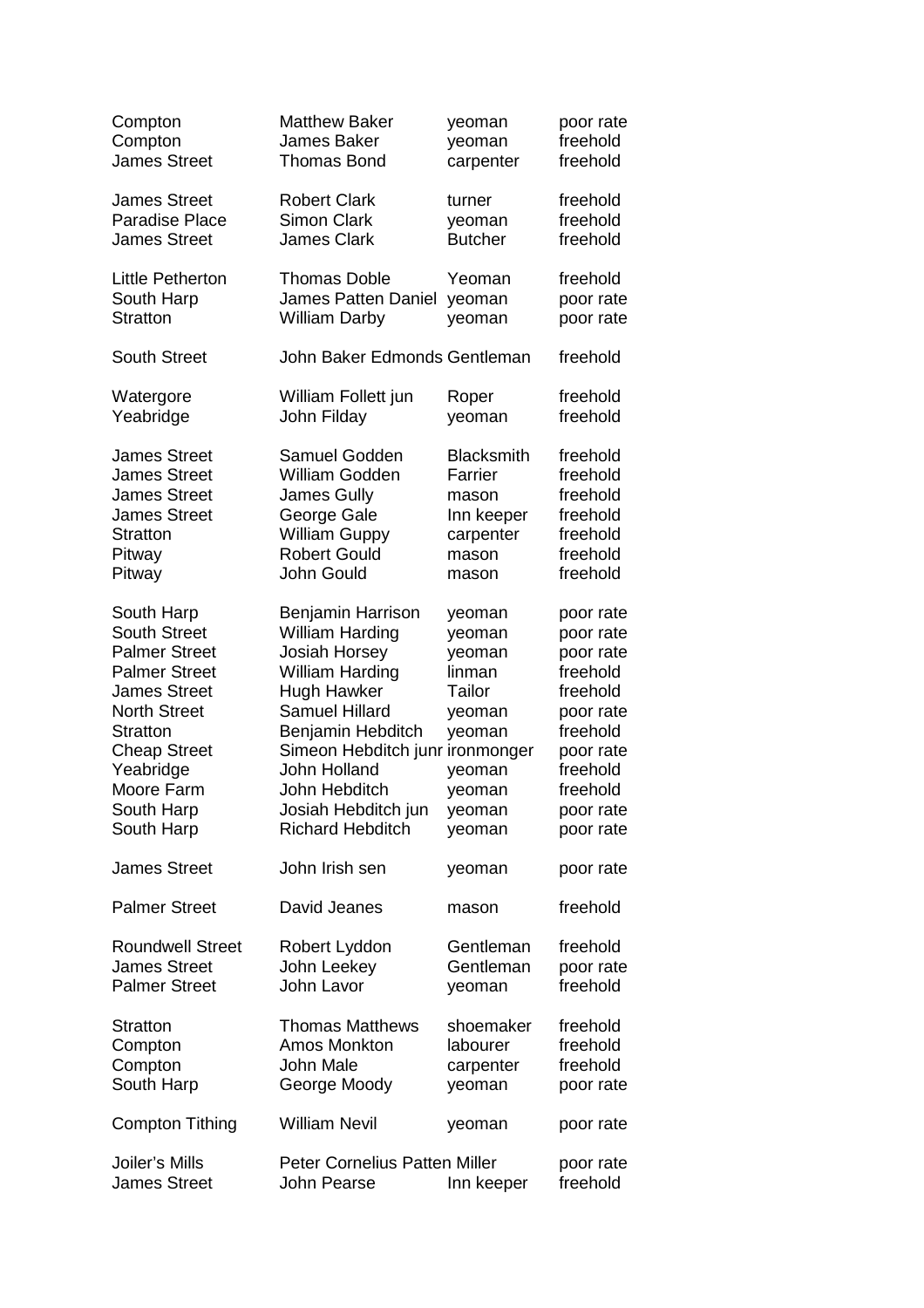| South Harp           | <b>John Weston Peters</b> | Esquire   | freehold  |
|----------------------|---------------------------|-----------|-----------|
| Compton              | <b>Burchell Peren</b>     | Esquire   | freehold  |
| Compton              | W Burchell Peren          | Gentleman | freehold  |
| <b>James Street</b>  | George Perratt            | Gentleman | freehold  |
| <b>Palmer Street</b> | John Read                 | yeoman    | poor rate |
| <b>Brook</b>         | <b>James Robins</b>       | baker     | freehold  |
| Pitway               | Gerrard Sampson           | baker     | freehold  |
| South Harp           | John Staple               | Esquire   | freehold  |
| <b>South Street</b>  | <b>Edmond Scott</b>       | yeoman    | freehold  |
| Stratton             | <b>Job Scott</b>          | yeoman    | freehold  |
| Compton              | <b>William Scott</b>      | yeoman    | freehold  |
| Gore                 | William Stacey            | yeoman    | freehold  |
| Hele                 | Aaron Tutchen             | yeoman    | poor rate |
| South Harp           | Joseph Terrell            | yeoman    | poor rate |
| <b>Stratton</b>      | <b>Samuel Vile</b>        | yeoman    | freehold  |
| <b>North Street</b>  | John White                | yeoman    | freehold  |

B Peren Wm Darby J B Edmonds Robt Lyddon John Horsey - overseers

#### **JURY LIST FOR 1844**

| <b>Street</b>        | <b>Name</b>         | <b>Profession</b> | <b>Nature of Qualification</b> |
|----------------------|---------------------|-------------------|--------------------------------|
| <b>West Street</b>   | Sampson Anstice     | Baker             | freehold                       |
| <b>James Street</b>  | George Anstice      | Baker             | freehold                       |
| <b>Palmer Street</b> | Sealy Bridge        | <b>Esquire</b>    | freehold                       |
| James Street         | John Baker          | Watchmaker        | freehold                       |
| Droveway             | James Burford       | yeoman            | freehold                       |
| <b>James Street</b>  | George Burford      | blacksmith        | freehold                       |
| South Harp           | Thomas Baker        | veoman            | freehold                       |
| South Harp           | Amos Baker          | veoman            | poor rate                      |
| South Harp           | John Baker          | yeoman            | freehold                       |
| Compton              | Matthew Baker       | veoman            | poor rate                      |
| Compton              | James Baker         | yeoman            | freehold                       |
| <b>James Street</b>  | Thomas Bond         | carpenter         | freehold                       |
| <b>James Street</b>  | <b>Robert Clark</b> | turner            | freehold                       |
| Paradise Place       | <b>Simon Clark</b>  | yeoman            | freehold                       |
| <b>James Street</b>  | <b>James Clark</b>  | <b>Butcher</b>    | freehold                       |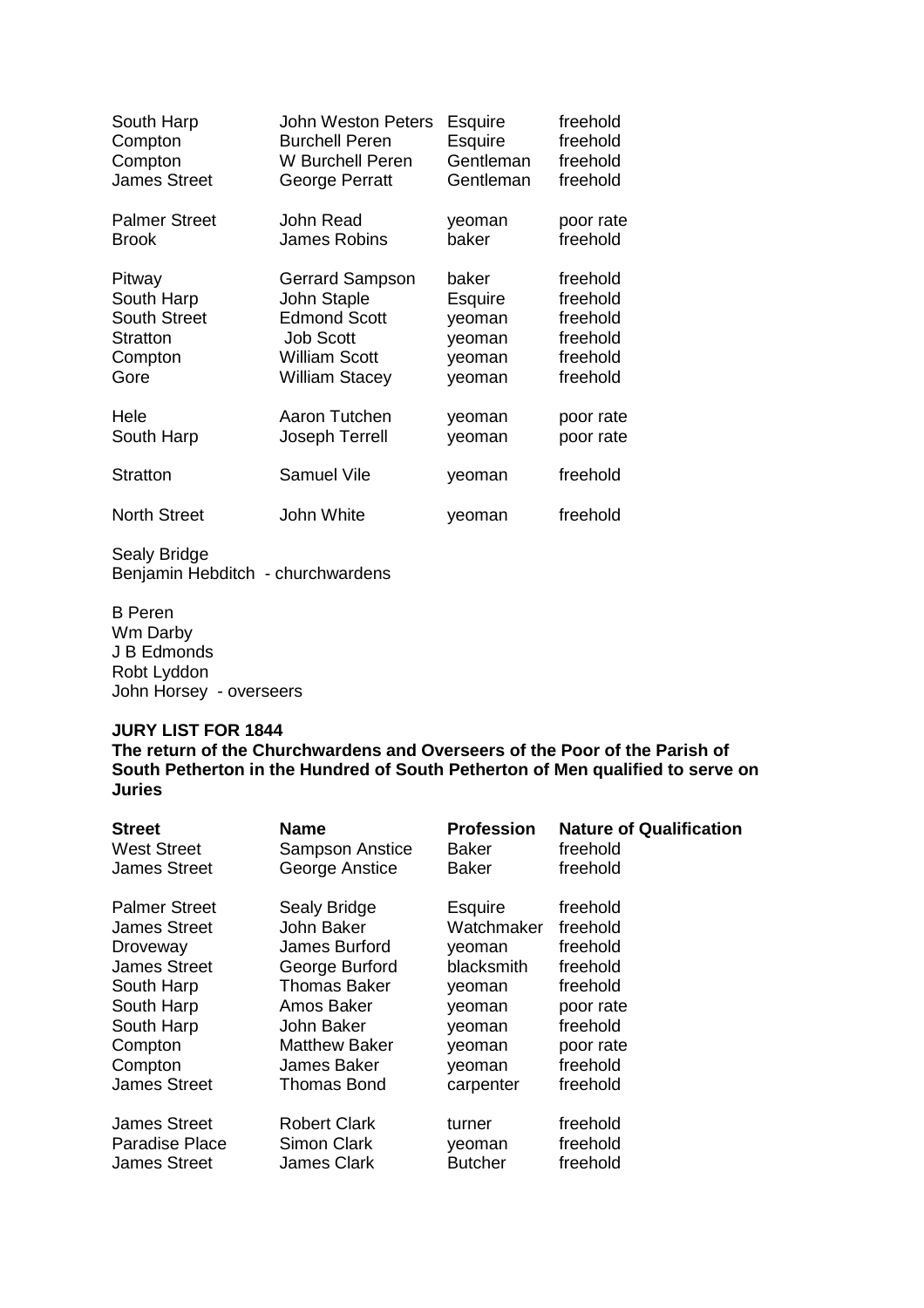| <b>Little Petherton</b><br>South Harp<br><b>Stratton</b>                                                                                                                                                                                  | <b>Thomas Doble</b><br><b>James Patten Daniel</b><br><b>William Darby</b>                                                                                                                                                                                                                           | Yeoman<br>yeoman<br>yeoman                                                                                                           | freehold<br>poor rate<br>poor rate                                                                                                                               |
|-------------------------------------------------------------------------------------------------------------------------------------------------------------------------------------------------------------------------------------------|-----------------------------------------------------------------------------------------------------------------------------------------------------------------------------------------------------------------------------------------------------------------------------------------------------|--------------------------------------------------------------------------------------------------------------------------------------|------------------------------------------------------------------------------------------------------------------------------------------------------------------|
| <b>South Street</b>                                                                                                                                                                                                                       | John Baker Edmonds Gentleman                                                                                                                                                                                                                                                                        |                                                                                                                                      | freehold                                                                                                                                                         |
| Yeabridge                                                                                                                                                                                                                                 | John Filday                                                                                                                                                                                                                                                                                         | yeoman                                                                                                                               | freehold                                                                                                                                                         |
| <b>James Street</b><br><b>James Street</b><br><b>James Street</b><br><b>James Street</b><br><b>Cheap Street</b><br><b>Stratton</b><br>Pitway<br>Pitway<br>Gore                                                                            | Joseph Godden<br>Benjamin Godden<br><b>William Godden</b><br><b>James Gully</b><br>George Gale<br><b>William Guppy</b><br><b>Robert Gould</b><br>John Gould<br>John Griffin                                                                                                                         | <b>Blacksmith</b><br><b>Blacksmith</b><br>Farrier<br>mason<br>Inn keeper<br>carpenter<br>mason<br>mason<br>labourer                  | freehold<br>freehold<br>freehold<br>freehold<br>freehold<br>freehold<br>freehold<br>freehold<br>freehold                                                         |
| South Harp<br>South Harp<br><b>South Street</b><br><b>Palmer Street</b><br><b>Palmer Street</b><br><b>James Street</b><br><b>North Street</b><br><b>Stratton</b><br><b>Cheap Street</b><br>Yeabridge<br>Moore<br>South Harp<br>South Harp | <b>Richard Hext</b><br>Benjamin Harrison<br><b>William Harding</b><br><b>Josiah Horsey</b><br><b>William Harding</b><br><b>Hugh Hawker</b><br><b>Samuel Hillard</b><br>Benjamin Hebditch<br>Simeon Hebditch junr<br>John Holland<br>John Hebditch<br>Josiah Hebditch jun<br><b>Richard Hebditch</b> | yeoman<br>yeoman<br>yeoman<br>yeoman<br>linman<br>Tailor<br>yeoman<br>yeoman<br>ironmonger<br>gardener<br>yeoman<br>yeoman<br>yeoman | poor rate<br>poor rate<br>poor rate<br>poor rate<br>freehold<br>freehold<br>poor rate<br>freehold<br>poor rate<br>freehold<br>freehold<br>poor rate<br>poor rate |
| <b>James Street</b>                                                                                                                                                                                                                       | John Irish sen                                                                                                                                                                                                                                                                                      | yeoman                                                                                                                               | poor rate                                                                                                                                                        |
| <b>Palmer Street</b>                                                                                                                                                                                                                      | David Jeanes                                                                                                                                                                                                                                                                                        | mason                                                                                                                                | freehold                                                                                                                                                         |
| <b>Roundwell Street</b><br><b>James Street</b><br><b>Palmer Street</b>                                                                                                                                                                    | Robert Lyddon<br>John Leekey<br>John Lavor                                                                                                                                                                                                                                                          | Gentleman<br>Gentleman<br>yeoman                                                                                                     | freehold<br>poor rate<br>freehold                                                                                                                                |
| Stratton<br>Compton<br>Compton<br>South Harp                                                                                                                                                                                              | <b>Thomas Matthews</b><br>Amos Monkton<br>John Male<br>George Moody                                                                                                                                                                                                                                 | shoemaker<br>yeoman<br>carpenter<br>yeoman                                                                                           | freehold<br>freehold<br>freehold<br>poor rate                                                                                                                    |
| Compton                                                                                                                                                                                                                                   | <b>William Nevil</b>                                                                                                                                                                                                                                                                                | yeoman                                                                                                                               | poor rate                                                                                                                                                        |
| Joiler's Mills<br><b>James Street</b><br>South Harp<br>Compton<br>Compton<br><b>James Street</b>                                                                                                                                          | <b>Peter Cornelius Patten Miller</b><br>John Pearse<br><b>John Weston Peters</b><br><b>Burchell Peren</b><br>W Burchell Peren<br>George Perratt                                                                                                                                                     | Inn keeper<br><b>Esquire</b><br><b>Esquire</b><br>Gentleman<br>currier                                                               | poor rate<br>freehold<br>freehold<br>freehold<br>freehold<br>freehold                                                                                            |
| <b>Palmer Street</b>                                                                                                                                                                                                                      | <b>John Read</b>                                                                                                                                                                                                                                                                                    | yeoman                                                                                                                               | poor rate                                                                                                                                                        |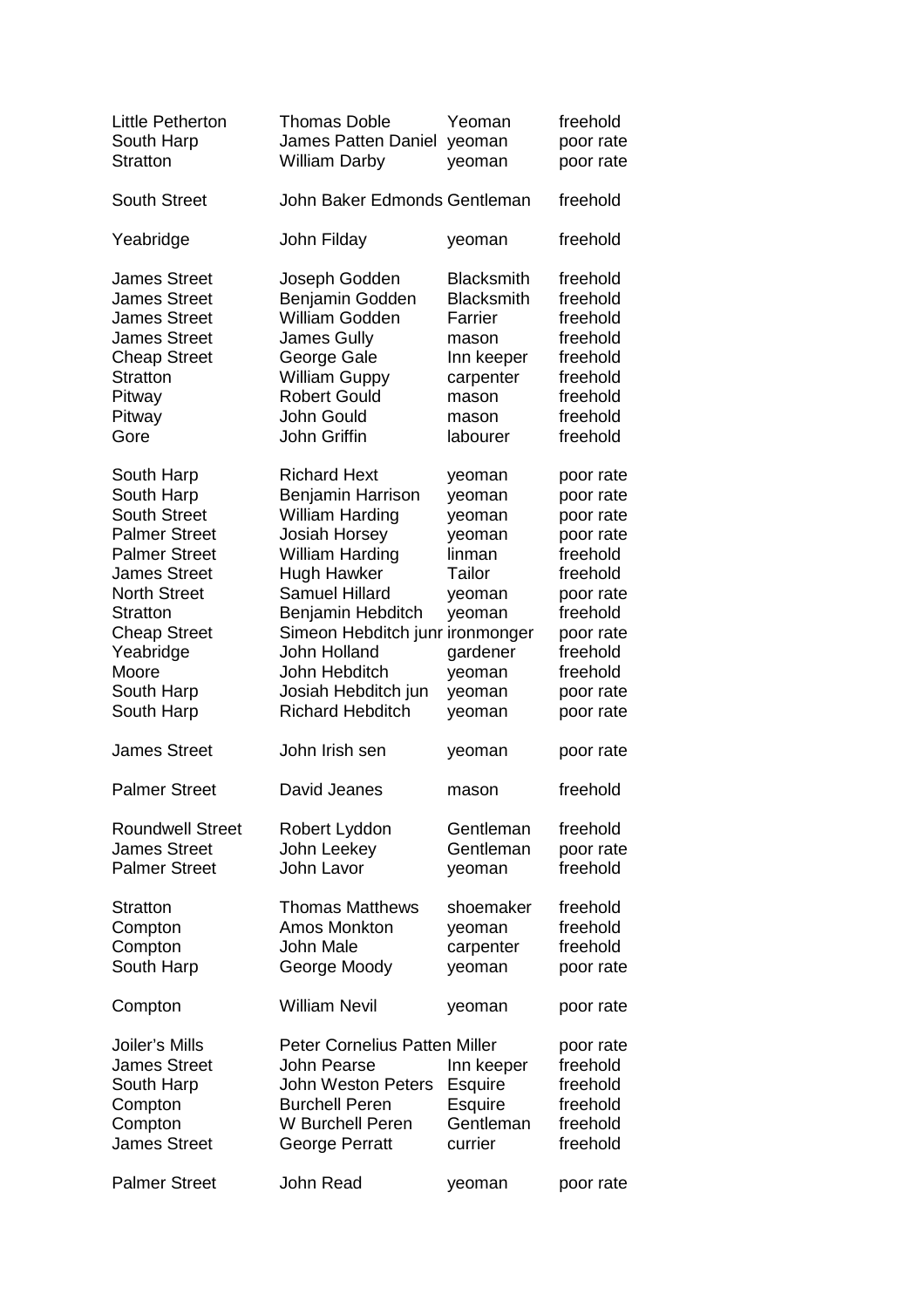| <b>Brook</b>                                                       | James Robins                                                                                             | baker                                                 | freehold                                                 |
|--------------------------------------------------------------------|----------------------------------------------------------------------------------------------------------|-------------------------------------------------------|----------------------------------------------------------|
| Pitway<br>South Harp<br><b>South Street</b><br>Stratton<br>Compton | <b>Gerrard Sampson</b><br>John Staple<br><b>Edmond Scott</b><br><b>Job Scott</b><br><b>William Scott</b> | baker<br><b>Esquire</b><br>yeoman<br>yeoman<br>yeoman | freehold<br>freehold<br>freehold<br>freehold<br>freehold |
| Hele<br>South Harp                                                 | Aaron Tutchen<br>Joseph Terrell                                                                          | veoman<br>yeoman                                      | poor rate<br>poor rate                                   |
| Stratton                                                           | <b>Samuel Vile</b>                                                                                       | yeoman                                                | freehold                                                 |
| <b>North Street</b>                                                | John White                                                                                               | veoman                                                | freehold                                                 |

B Peren Wm Darby J B Edmonds John Horsey - overseers

## **JURY LIST FOR 1845** (hand written not printed)

| <b>Street</b><br><b>West Street</b>   | <b>Name</b><br><b>Sampson Anstice</b>     | <b>Profession</b><br><b>Baker</b> | <b>Nature of Qualification</b><br>freehold |
|---------------------------------------|-------------------------------------------|-----------------------------------|--------------------------------------------|
| <b>James Street</b>                   | George Anstice                            | Baker                             | freehold                                   |
| <b>Palmer Street</b><br>James Street  | Sealy Bridge<br>John Baker                | <b>Esquire</b><br>Watchmaker      | freehold<br>freehold                       |
| Droveway                              | James Burford                             | yeoman                            | freehold                                   |
| <b>James Street</b><br>South Harp     | George Burford<br>Thomas Baker            | blacksmith<br>yeoman              | freehold<br>freehold                       |
| South Harp                            | Amos Baker                                | yeoman                            | poor rate                                  |
| South Harp<br>Compton                 | John Baker<br><b>Matthew Baker</b>        | yeoman<br>yeoman                  | freehold<br>poor rate                      |
| Compton<br><b>James Street</b>        | James Baker<br><b>Thomas Bond</b>         | yeoman<br>carpenter               | freehold<br>freehold                       |
|                                       |                                           |                                   |                                            |
| James Street<br><b>Paradise Place</b> | <b>Robert Clark</b><br><b>Simon Clark</b> | turner<br>yeoman                  | freehold<br>freehold                       |
| <b>James Street</b>                   | <b>James Clark</b>                        | <b>Butcher</b>                    | freehold                                   |
| Little Petherton                      | <b>Thomas Doble</b>                       | gardener                          | freehold                                   |
| South Harp<br><b>Stratton</b>         | James Patten Daniel<br>William Darby      | yeoman<br>yeoman                  | poor rate<br>poor rate                     |
|                                       |                                           |                                   |                                            |
| <b>South Street</b>                   | John Baker Edmonds Gentleman              |                                   | freehold                                   |
| Yeabridge                             | John Filday                               | labourer                          | freehold                                   |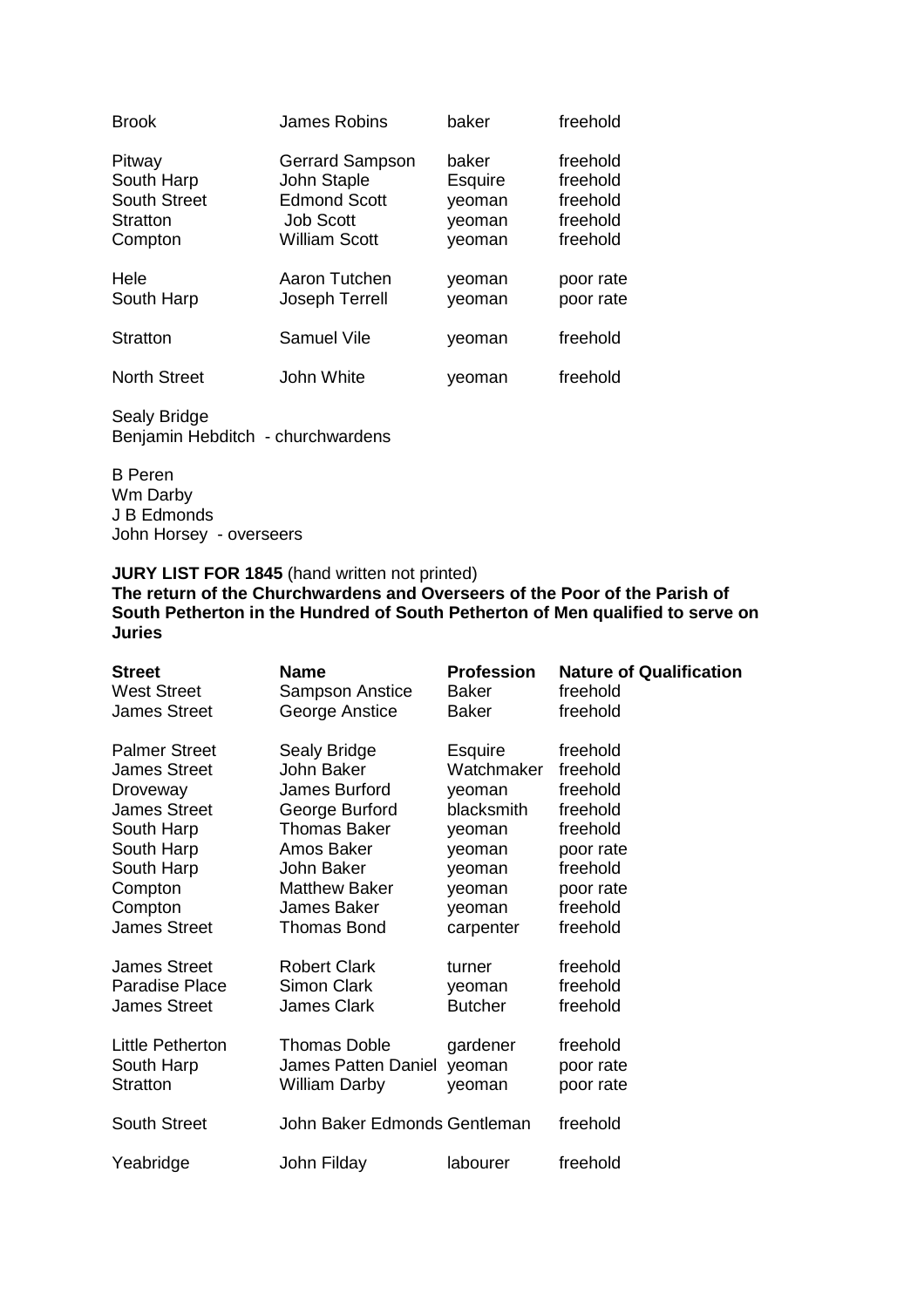| <b>James Street</b>                                                                                                                                                                                                                       | Joseph Godden                                                                                                                                                                                                                                                                                           | <b>Blacksmith</b>                                                                                                      | freehold                                                                                                                                                         |
|-------------------------------------------------------------------------------------------------------------------------------------------------------------------------------------------------------------------------------------------|---------------------------------------------------------------------------------------------------------------------------------------------------------------------------------------------------------------------------------------------------------------------------------------------------------|------------------------------------------------------------------------------------------------------------------------|------------------------------------------------------------------------------------------------------------------------------------------------------------------|
| <b>James Street</b>                                                                                                                                                                                                                       | Benjamin Godden                                                                                                                                                                                                                                                                                         | <b>Blacksmith</b>                                                                                                      | freehold                                                                                                                                                         |
| <b>James Street</b>                                                                                                                                                                                                                       | William Godden                                                                                                                                                                                                                                                                                          | Farrier                                                                                                                | freehold                                                                                                                                                         |
| <b>James Street</b>                                                                                                                                                                                                                       | <b>James Gully</b>                                                                                                                                                                                                                                                                                      | mason                                                                                                                  | freehold                                                                                                                                                         |
| <b>Cheap Street</b>                                                                                                                                                                                                                       | George Gale                                                                                                                                                                                                                                                                                             | Inn keeper                                                                                                             | freehold                                                                                                                                                         |
| Stratton                                                                                                                                                                                                                                  | <b>William Guppy</b>                                                                                                                                                                                                                                                                                    | carpenter                                                                                                              | freehold                                                                                                                                                         |
| Pitway                                                                                                                                                                                                                                    | <b>Robert Gould</b>                                                                                                                                                                                                                                                                                     | mason                                                                                                                  | freehold                                                                                                                                                         |
| Pitway                                                                                                                                                                                                                                    | John Gould                                                                                                                                                                                                                                                                                              | mason                                                                                                                  | freehold                                                                                                                                                         |
| Gore                                                                                                                                                                                                                                      | John Griffin                                                                                                                                                                                                                                                                                            | labourer                                                                                                               | freehold                                                                                                                                                         |
| South Harp<br>South Harp<br><b>South Street</b><br><b>Palmer Street</b><br><b>Palmer Street</b><br><b>James Street</b><br><b>North Street</b><br><b>Stratton</b><br><b>Cheap Street</b><br>Yeabridge<br>Moore<br>South Harp<br>South Harp | <b>Richard Hext</b><br>Benjamin Harrison<br><b>William Harding</b><br>Josiah Horsey<br><b>William Harding</b><br><b>Hugh Hawker</b><br><b>Samuel Hillard</b><br>Benjamin Hebditch<br>Simeon Hebditch junr ironmonger<br>John Holland<br>John Hebditch<br>Josiah Hebditch jun<br><b>Richard Hebditch</b> | yeoman<br>yeoman<br>yeoman<br>yeoman<br>linman<br>Tailor<br>yeoman<br>yeoman<br>gardener<br>yeoman<br>yeoman<br>yeoman | poor rate<br>poor rate<br>poor rate<br>poor rate<br>freehold<br>freehold<br>poor rate<br>freehold<br>poor rate<br>freehold<br>freehold<br>poor rate<br>poor rate |
| <b>James Street</b>                                                                                                                                                                                                                       | John Irish sen                                                                                                                                                                                                                                                                                          | yeoman                                                                                                                 | poor rate                                                                                                                                                        |
| <b>Palmer Street</b>                                                                                                                                                                                                                      | David Jeanes                                                                                                                                                                                                                                                                                            | mason                                                                                                                  | freehold                                                                                                                                                         |
| <b>Roundwell Street</b>                                                                                                                                                                                                                   | Robert Lyddon                                                                                                                                                                                                                                                                                           | Gentleman                                                                                                              | freehold                                                                                                                                                         |
| <b>James Street</b>                                                                                                                                                                                                                       | John Leekey                                                                                                                                                                                                                                                                                             | Gentleman                                                                                                              | poor rate                                                                                                                                                        |
| <b>Palmer Street</b>                                                                                                                                                                                                                      | John Lavor                                                                                                                                                                                                                                                                                              | yeoman                                                                                                                 | freehold                                                                                                                                                         |
| <b>Stratton</b>                                                                                                                                                                                                                           | <b>Thomas Matthews</b>                                                                                                                                                                                                                                                                                  | shoemaker                                                                                                              | freehold                                                                                                                                                         |
| Compton                                                                                                                                                                                                                                   | Amos Monkton                                                                                                                                                                                                                                                                                            | yeoman                                                                                                                 | freehold                                                                                                                                                         |
| Compton                                                                                                                                                                                                                                   | John Male                                                                                                                                                                                                                                                                                               | carpenter                                                                                                              | freehold                                                                                                                                                         |
| South Harp                                                                                                                                                                                                                                | George Moody                                                                                                                                                                                                                                                                                            | yeoman                                                                                                                 | poor rate                                                                                                                                                        |
| Compton                                                                                                                                                                                                                                   | <b>William Nevil</b>                                                                                                                                                                                                                                                                                    | yeoman                                                                                                                 | poor rate                                                                                                                                                        |
| Joiler's Mills<br><b>James Street</b><br>South Harp<br>Compton<br>Compton<br><b>James Street</b><br>Pitway                                                                                                                                | <b>Peter Cornelius Patten Miller</b><br>John Pearse<br><b>John Weston Peters</b><br><b>Burchall Peren</b><br><b>William B Peren</b><br><b>George Perratt</b><br><b>Charles Porter</b>                                                                                                                   | Inn keeper<br>Esquire<br><b>Esquire</b><br>Gentleman<br>currier<br>Inn keeper                                          | poor rate<br>freehold<br>freehold<br>freehold<br>freehold<br>freehold<br>poor rate                                                                               |
| <b>Palmer Street</b>                                                                                                                                                                                                                      | John Read                                                                                                                                                                                                                                                                                               | yeoman                                                                                                                 | poor rate                                                                                                                                                        |
| <b>Brook</b>                                                                                                                                                                                                                              | James Robins                                                                                                                                                                                                                                                                                            | baker                                                                                                                  | freehold                                                                                                                                                         |
| Pitway                                                                                                                                                                                                                                    | <b>Gerrard Sampson</b>                                                                                                                                                                                                                                                                                  | baker                                                                                                                  | freehold                                                                                                                                                         |
| South Harp                                                                                                                                                                                                                                | John Staple                                                                                                                                                                                                                                                                                             | <b>Esquire</b>                                                                                                         | freehold                                                                                                                                                         |
| <b>South Street</b>                                                                                                                                                                                                                       | <b>Edmond Scott</b>                                                                                                                                                                                                                                                                                     | yeoman                                                                                                                 | freehold                                                                                                                                                         |
| <b>Stratton</b>                                                                                                                                                                                                                           | <b>Job Scott</b>                                                                                                                                                                                                                                                                                        | yeoman                                                                                                                 | freehold                                                                                                                                                         |
| Compton                                                                                                                                                                                                                                   | <b>William Scott</b>                                                                                                                                                                                                                                                                                    | yeoman                                                                                                                 | freehold                                                                                                                                                         |